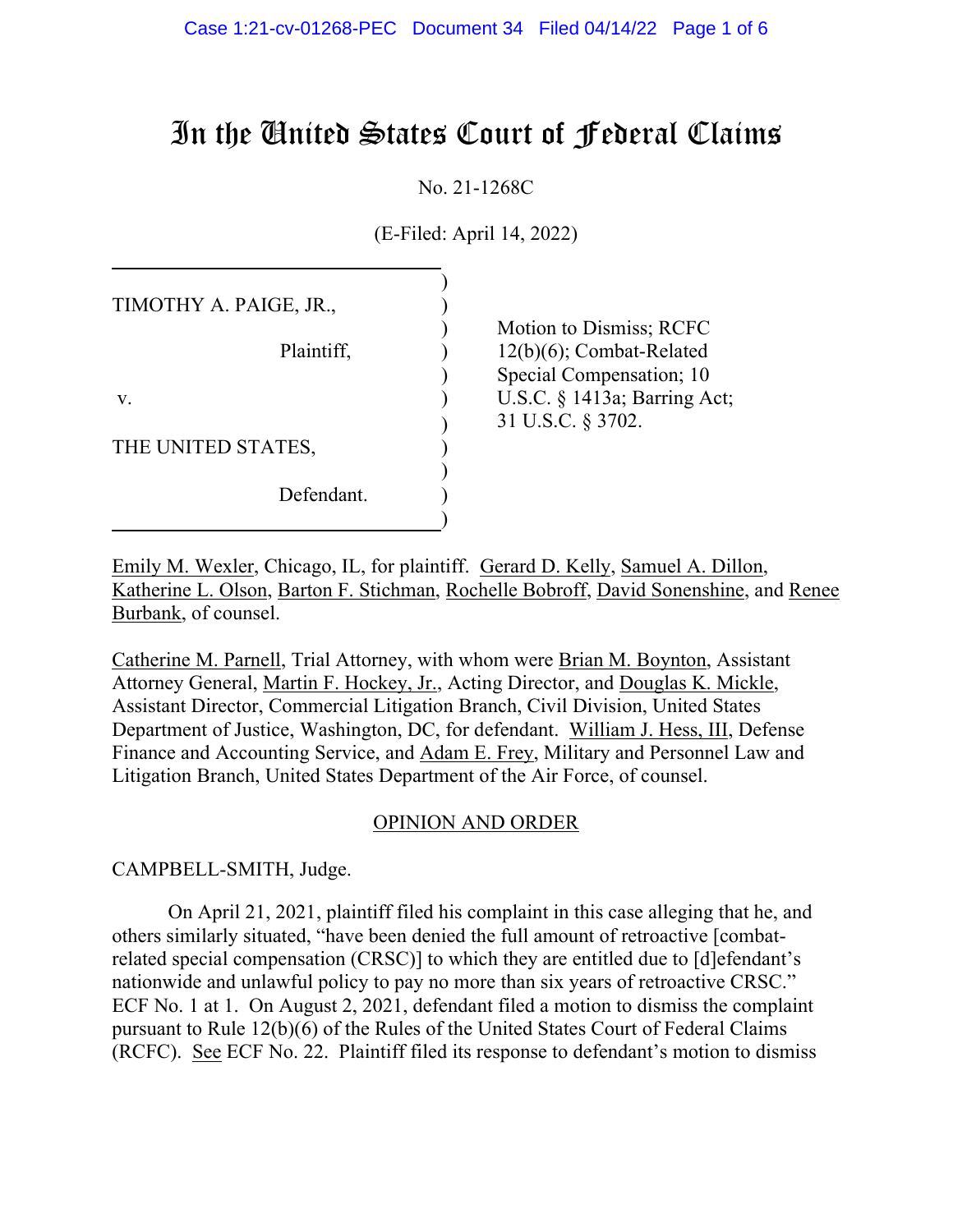on October 6, 2021, see ECF No. 29; and defendant filed its reply in support of its motion on November 2, 2021, see ECF No. 32. On December 20, 2021, plaintiff filed a notice of additional authority. See ECF No. 33.

The motion is fully briefed and ripe for decision. The court has considered all of the parties' arguments and addresses the issues that are pertinent to the court's ruling in this opinion. For the following reasons, defendant's motion is **DENIED**.

#### I. Background

Plaintiff served in the United States Air Force from July 19, 1982, until he was permanently, medically retired on November 28, 2008, at the rank of Lieutenant Colonel.<sup>1</sup> See ECF No. 1 at 13-14. Plaintiff applied for, and received, service-connected disability benefits effective on the date of his retirement. See id. at 14. More than ten years later, in December 2019, plaintiff applied for CRSC. See id. The Air Force awarded plaintiff CRSC "based on the finding that one or more service-connected conditions are combat-related disabilities." Id. The effective date of plaintiff's CRSC award was set as January 1, 2014. See id. "In other words, the Air Force awarded [plaintiff] only six years of retroactive CRSC, from January 1, 2014 to January 13, 2020." Id. Plaintiff alleges, however, that he "met all of the CRSC entitlement criteria on November 29, 2008," which should have been the effective date of the CRSC award. Id.

According to plaintiff, the Air Force's decision to limit his eligibility for retroactive CRSC was an error, and he should have been awarded retroactive CRSC beginning on November 29, 2008. See id. More specifically, plaintiff alleges that the Air Force "based this unlawful withholding of retroactive CRSC upon the statute of limitations contained in 31 U.S.C. § 3702(b), a statute that does not apply to CRSC." Id. at 15. Plaintiff alleges that, as a result of this withholding, he and others who are similarly situated, were denied CRSC benefits "to which they are entitled under 10 U.S.C. § 1413a." Id.

Defendant disagrees, and now moves the court to dismiss plaintiff's complaint for failure to state a claim upon which relief can be granted. See ECF No. 22.

 $1$  In his complaint, plaintiff alleged that this case should move forward as a class action. See ECF No. 1 at 3-5. Plaintiff has also filed a motion to certify a class, ECF No. 17, which is stayed pending a ruling on the instant motion to dismiss. See ECF No. 24 (August 3, 2021 order staying consideration of plaintiff's motion to certify a class). As such, for purposes of evaluating this motion, the court will not address allegations in the complaint that are pertinent to the alleged class, but will focus on plaintiff's ability to state a claim upon which relief may be granted.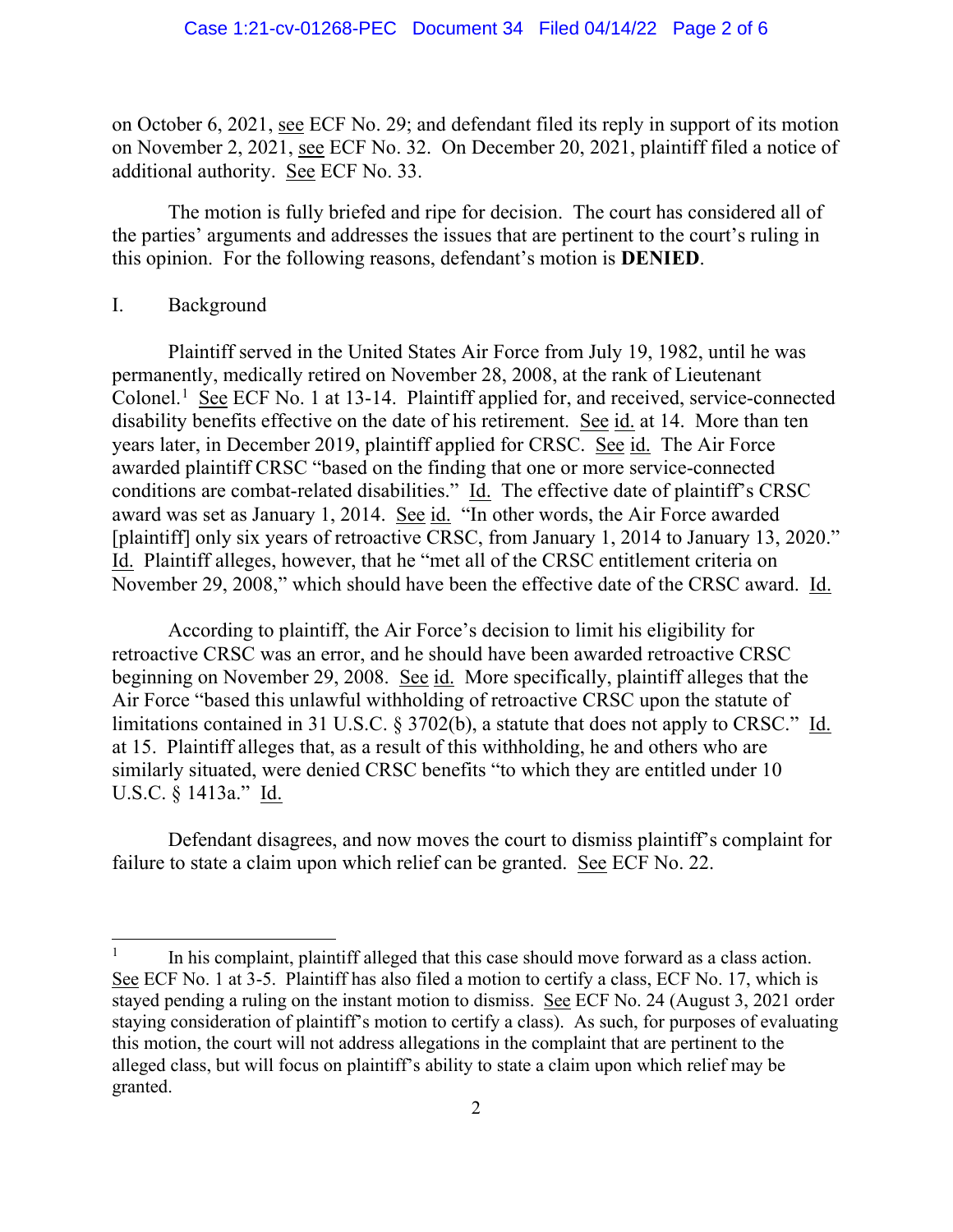### II. Legal Standards

When considering a motion to dismiss brought under RCFC 12(b)(6), the court "must presume that the facts are as alleged in the complaint, and make all reasonable inferences in favor of the plaintiff." Cary v. United States, 552 F.3d 1373, 1376 (Fed. Cir. 2009) (citing Gould, Inc. v. United States, 935 F.2d 1271, 1274 (Fed. Cir. 1991)). It is well-settled that a complaint should be dismissed under RCFC 12(b)(6) "when the facts asserted by the claimant do not entitle him to a legal remedy." Lindsay v. United States, 295 F.3d 1252, 1257 (Fed. Cir. 2002). "To survive a motion to dismiss, a complaint must contain sufficient factual matter, accepted as true, to 'state a claim to relief that is plausible on its face.'" Ashcroft v. Iqbal, 556 U.S. 662, 678 (2009) (quoting Bell Atl. Corp. v. Twombly, 550 U.S. 544, 570 (2007)). In evaluating a motion to dismiss for failure to state a claim, the court "primarily consider[s] the allegations in a complaint," but is "not limited to the four corners of the complaint," and may also look to the "matters incorporated by reference or integral to the claim." Dimare Fresh, Inc. v. United States, 808 F.3d 1301, 1306 (Fed. Cir. 2015) (citations omitted).

## III. Analysis

As explained above, the parties' fundamental disagreement in this case is whether awards of CRSC made pursuant to 10 U.S.C. § 1413a (the CRSC statute) are limited by the six-year statue of limitations in 31 U.S.C. § 3702 (the Barring Act). The relevant statutory provisions are as follows.

The CRSC statute provides that "[t]he Secretary concerned shall pay to each eligible combat-related disabled uniformed services retiree who elects benefits under this section a monthly amount for the combat-related disability of the retiree determined under subsection (b)." 10 U.S.C. § 1413a(a). Subsection (b) of the CRSC statute, in turn, sets forth the procedures for calculating the amount of CRSC due to an individual and sets the maximum amount that an individual may be awarded. See 10 U.S.C. § 1413a(b). The CRSC statute also defines who qualifies as an eligible retiree, see 10 U.S.C. § 1413a(c); directs the development of procedures to consider claims, see 10 U.S.C. § 1413a(d); defines "combat-related disability," see 10 U.S.C. § 1413a(e); and identifies the source of payment, see 10 U.S.C. § 1413a(h).

The Barring Act provides, in relevant part, that:

- (a) Except as provided in this chapter or another law, all claims of or against the United States Government shall be settled as follows:
	- (1) The Secretary of Defense shall settle—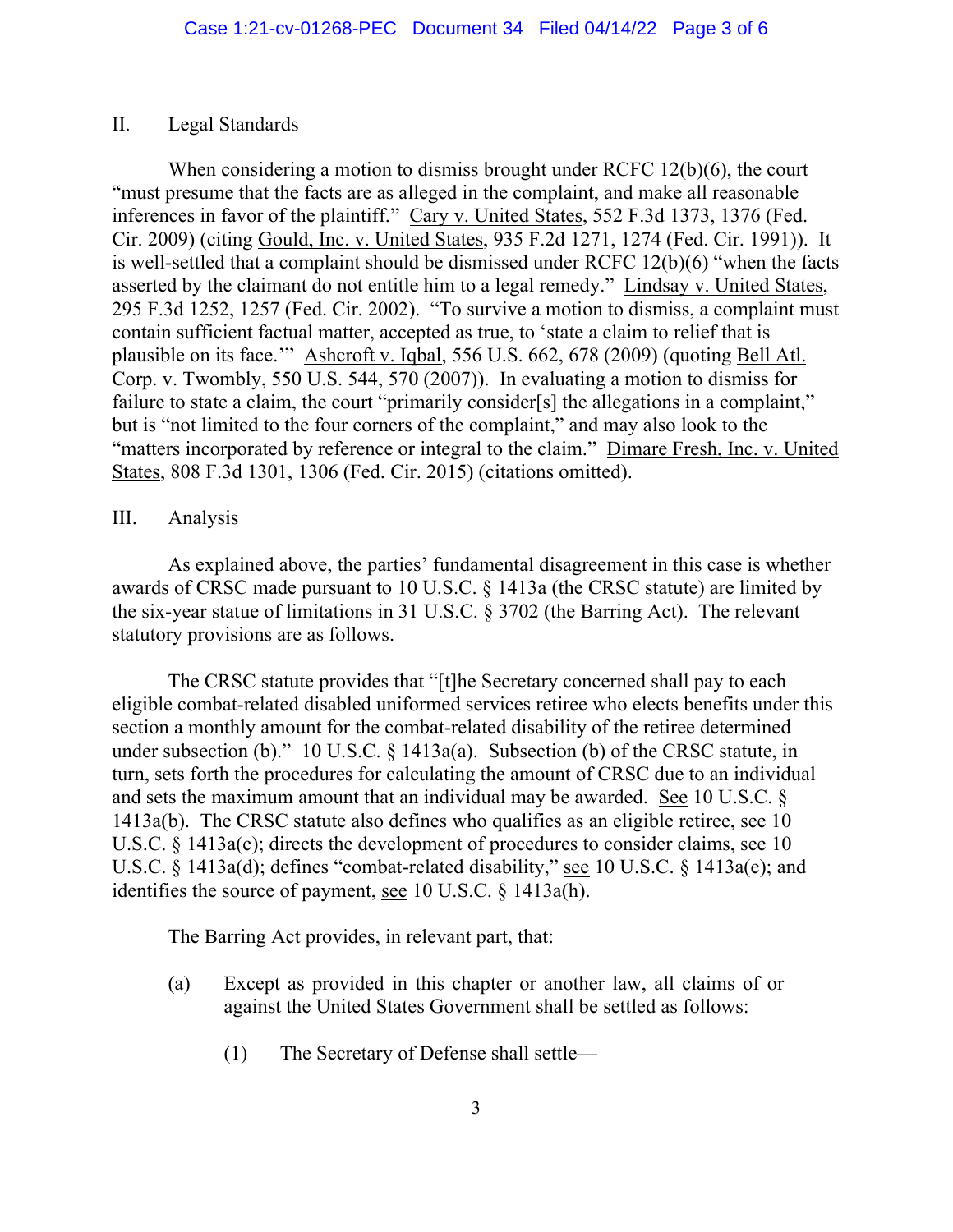(A) claims involving uniformed service members' pay, allowances, travel, transportation, payments for unused accrued leave, retired pay, and survivor benefits;

(4) The Director of the Office of Management and Budget shall settle claims not otherwise provided for by this subsection or another provision of law.

31 U.S.C. § 3702(a). Claims against the government under this section must be received within six years after the claim accrues. See 31 U.S.C. § 3702(b).

. . .

In its motion to dismiss, defendant argues that the six-year statute of limitations applies to CRSC awards because such awards "qualif[y] as 'pay' within the meaning of 31 U.S.C. § 3702(a)(1)(A)." ECF No. 22 at 14. Defendant bases its position on the definition of several terms found in the definition section at the beginning of Title 10 of the United States Code, 10 U.S.C. § 101. See id. at 15-17. First, the term "pay" is defined as follows: "[t]he term 'pay' includes basic pay, special pay, retainer pay, incentive pay, retired pay, and equivalent pay, but does not include allowances." 10 U.S.C. § 101(a)(15). In addition, under the subsection titled "rules of construction," the term "includes" is defined to mean "'includes but is not limited to.'" 10 U.S.C. §  $101(f)(4)$ . According to defendant, the court should read these provisions together, and "conclude that Congress did not intend to exclude 'special compensation' from the broad definition of military 'pay.'" ECF No. 22 at 16.

Beyond noting the lack of textual limitations preventing the court from adopting its statutory interpretation, defendant makes two additional text-based arguments. First, defendant contends that the court's decision should be informed by the fact that the United States Department of Defense treats CRSC as pay in the context of various administrative procedures related to handling debt. See id. at 16. Defendant also claims that Congress' use of the word "involving" in 31 U.S.C.  $\S 3702(a)(1)(A)$ —which defendant characterizes as "broadening language"—is evidence of the legislature's "intent to capture all forms of compensation arising from military service and to delegate to the Secretary of Defense the authority to settle claims for such compensation within the applicable statute of limitations." Id. at 16-17.

Finally, in the alternative, defendant argues that even if the court finds that 31 U.S.C. § 3702(a)(1) does not apply to CRSC claims, it should find that the Barring Act's catch-all provision, 31 U.S.C. § 3702(a)(4), applies because the settlement of CRSC claims is not governed by "'another provision of law.'" ECF No. 22 at 21. According to defendant, 10 U.S.C. § 1413a does not qualify as "another provision of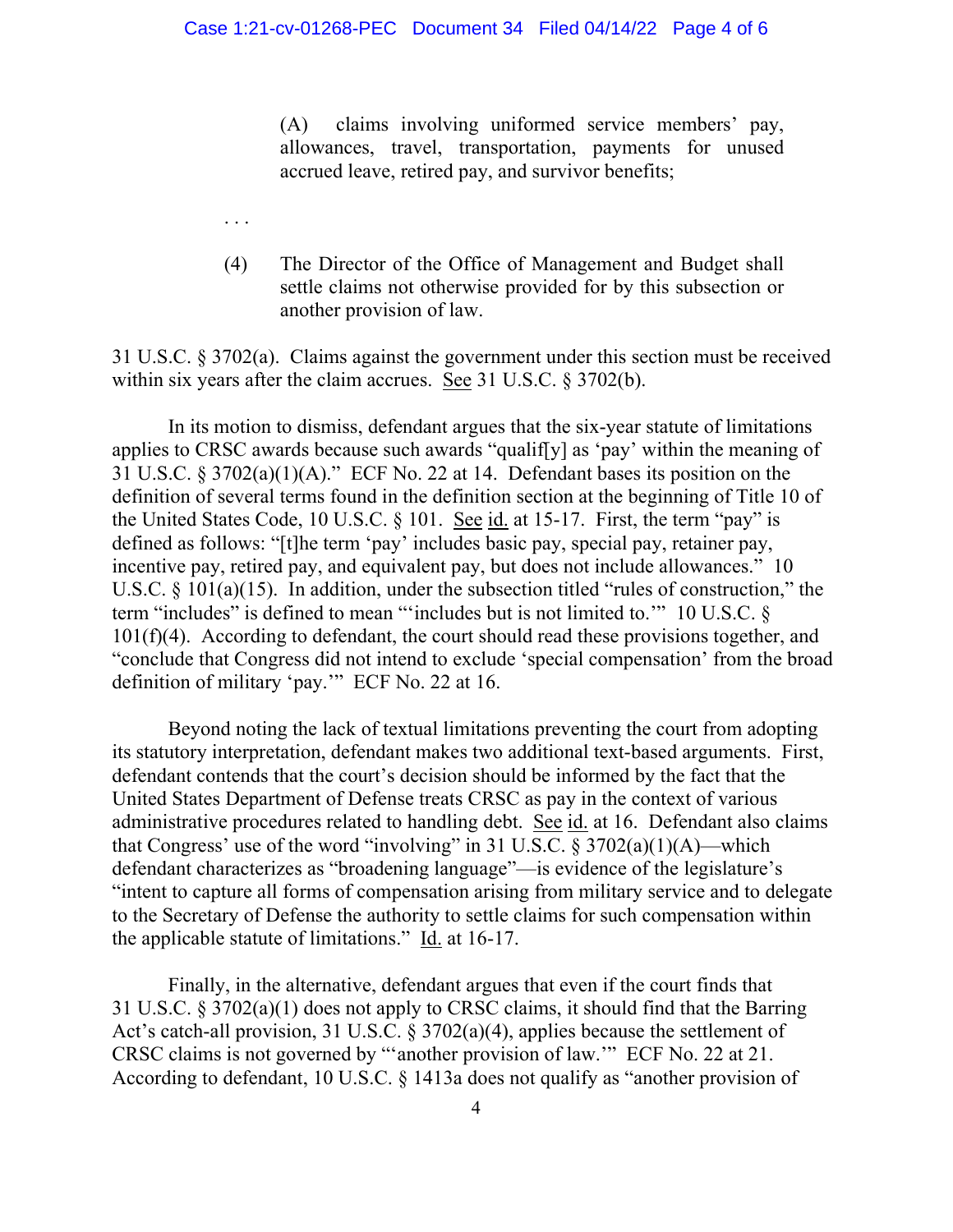law" providing for the settlement of CRSC claims within the meaning of 31 U.S.C. § 3702(a)(4) because the authority to pay CRSC claims should not be conflated with the authority to settle such claims. Id. at 21-22.

In response, plaintiff first notes that defendant's arguments under 31 U.S.C.  $§$  3702(a)(1) and (a)(4) fail to address the language that introduces those subsections, specifying that the Barring Act applies to the settlement of claims against the United States, "'[e]xcept as provided in this chapter or another law.'" See ECF No. 29 at 12. Plaintiff argues that "[b]ecause the CRSC Statute itself provides for the settlement of CRSC claims, the Barring Act is inapplicable." Id. In plaintiff's view, despite the fact that the CRSC statute does not use the term "settle," it should be understood as providing for the settlement of CRSC claims because it "provides for the administrative determination of the validity and amount of a CRSC claim." Id. at 14; see also id. at 13 (citing Illinois Surety Co. v. United States, 240 U.S. 214, 219 (1916) ("The word 'settlement' in connection with public transactions and accounts has been used from the beginning to describe administrative determination of the amount due."); and quoting Adams v. Hinchman, 154 F.3d 420, 422 (D.C. Cir. 1998) (stating that under the Barring Act, "to settle a claim means to administratively determine the validity of that claim.")).

The court agrees with plaintiff. The CRSC statute identifies eligibility criteria for CRSC awards, directs the development of procedures to consider claims, specifies an individual obligated to pay claims, sets forth the manner in which claims shall be calculated, and identifies the source of payment. See ECF No. 29 at 14 (citing 10 U.S.C. § 1413a(a)-(e), (h)). Because these procedures provide a mechanism for "determination of the amount due" to a particular applicant, Illinois Surety, 240 U.S. at 219, or to "determine the validity of that claim," Adams, 154 F.3d at 422, the statute constitutes "another law" outside the Barring Act that provides for the settlement of certain claims against the United States, 31 U.S.C. § 3702(a).

This same result was reached by the United States District Court for the Southern District of Texas in Soto v. United States, No. 1:17-cv-00051, 2021 WL 7286022 (S.D. Tex. Dec. 16, 2021), the additional authority filed by plaintiff on December 20, 2021. See ECF No. 33. Although the decision is not binding on this court, the court finds the reasoning in Soto persuasive, and will rule here in accord with the holding in that case.

Because the court concludes that the CRSC statute constitutes "another law" within the meaning of 31 U.S.C. § 3702(a), the Barring Act does not apply, and the court need not consider in more detail defendant's arguments the CRSC awards are governed by either 31 U.S.C. §3702(a)(1) or (a)(4).